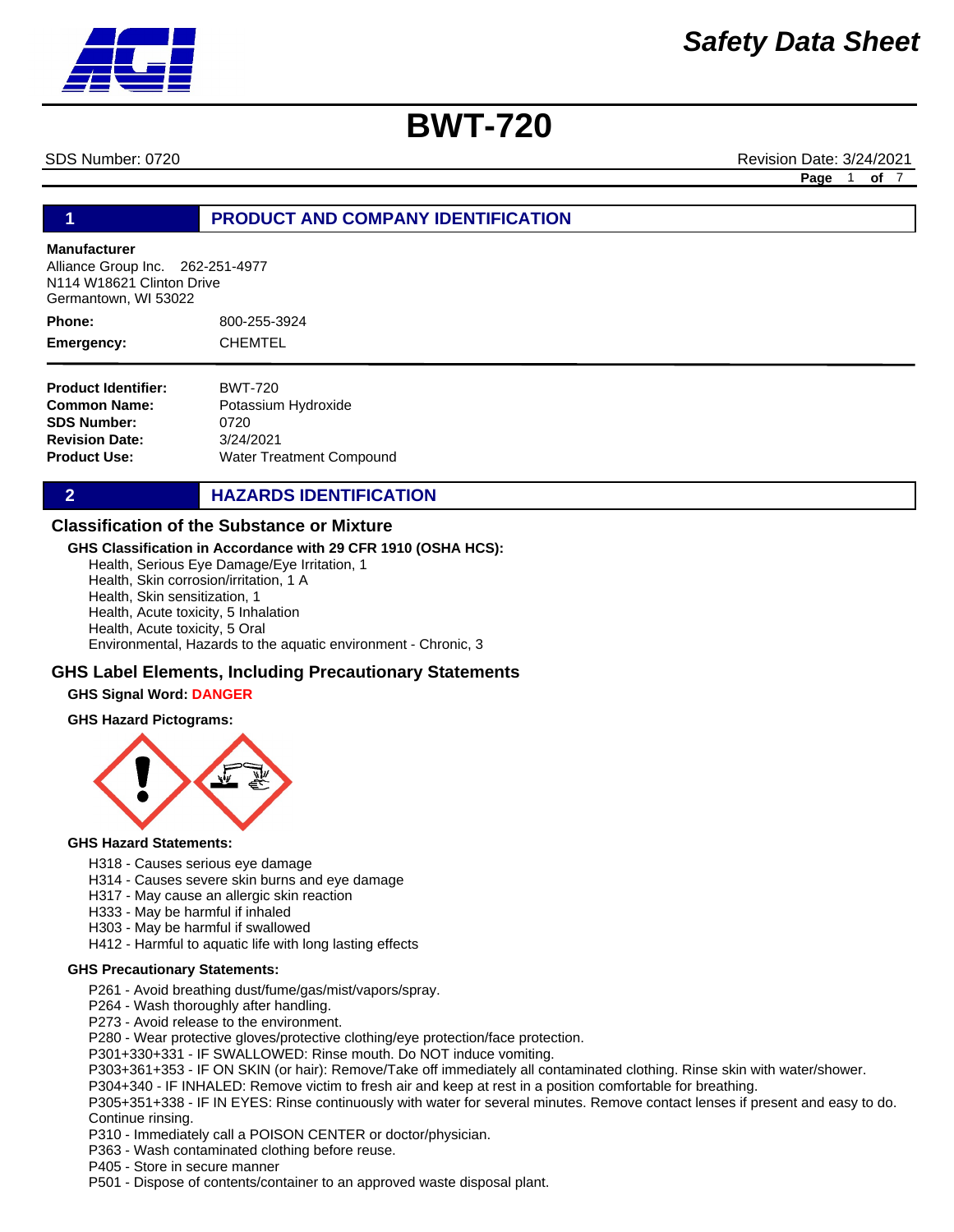# *Safety Data Sheet*

# **BWT-720**

### SDS Number: 0720

| <b>Revision Date: 3/24/2021</b> |           |  |  |
|---------------------------------|-----------|--|--|
|                                 | Page 2 of |  |  |

|                        | Hazards not Otherwise Classified (HNOC) or not Covered by GHS                                                                                                                  |
|------------------------|--------------------------------------------------------------------------------------------------------------------------------------------------------------------------------|
| <b>Route of Entry:</b> | Eyes; Inhalation; Ingestion; Skin.                                                                                                                                             |
| <b>Target Organs:</b>  | Respiratory system; Eyes; Skin.                                                                                                                                                |
| Inhalation:            | Can cause severe irritation and inflammation of the respiratory tract. Vapors or aireborne mist may cause<br>damage to upper respiratory tract, nasal discomfort and coughing. |
| <b>Skin Contact:</b>   | Corrosive: May cause irritation, swelling and redness. Note that irritation may follow an initial latency period<br>which will vary depending on concentration exposure.       |
| <b>Eve Contact:</b>    | Corrosive: May cause irritation. May cause permanent eye damage. Effects may vary depending on length of<br>exposure, concentration of the solution, and first aid measures.   |
| Ingestion:             | May be harmful if swallowed. This material may cause discomfort, nausea, vomiting, diarrhea, if swallowed.<br>May cause damage to mouth, esophagus and stomach.                |

## **HMIS III:** Health = 2(Chronic), Fire = 0, Physical Hazard = 0

| HMIS                   |   |   |
|------------------------|---|---|
| <b>HEALTH</b>          | ⋁ | 2 |
| <b>FLAMMABILITY</b>    |   |   |
| <b>PHYSICAL HAZARD</b> |   |   |
| PERSONAL PROTECTION    |   |   |

# **3 COMPOSITION/INFORMATION OF INGREDIENTS**

\*Substance/Mixture: Mixture

|                  |         | Chemical Ingredients:                                |
|------------------|---------|------------------------------------------------------|
| CAS#             | %       | Chemical Name:                                       |
| $71050 - 62 - 9$ | $<$ 10% | 2-Propenoic acid, polymer with<br>sodium phosphinate |
| $6381 - 77 - 7$  | $<10\%$ | D-erythro-Hex-2-enonic<br>acid, monosodium salt      |
| $26099 - 09 - 2$ | $<$ 10% | 2-Butenedioic acid $(2z)$ -,<br>homopolymer          |
| $100 - 37 - 8$   | $<$ 15% | Diethylaminoethanol                                  |
| $497 - 19 - 8$   | $<$ 5%  | Carbonic acid disodium salt                          |
| $1310 - 58 - 3$  | < 10%   | Potassium hydroxide                                  |

# **4 FIRST AID MEASURES**

| Inhalation:          | If symptoms develop, move victim to fresh air. Give oxygen or artificial respiration if needed. GET IMMEDIATE<br><b>MEDICAL ATTENTION.</b>                                                                                                                                                     |
|----------------------|------------------------------------------------------------------------------------------------------------------------------------------------------------------------------------------------------------------------------------------------------------------------------------------------|
| <b>Skin Contact:</b> | Promptly flush skin with water for 15 minutes. Remove contaminated clothing immediately. Get immediate medical<br>attention. Do not reuse clothing and shoes until cleaned. Discard leather articles such as shoes and belt. Do not apply<br>oils and ointments unless ordered by a physician. |
| <b>Eye Contact:</b>  | Immediately flush eves with large amounts of water for at least 15 minutes, lifting evelids occasionally to facilitate<br>irrigation. Get immediate medical attention.                                                                                                                         |
| Ingestion:           | If swallowed: If fully conscious, drink a quart of water . Do NOT induce vomiting. Seek immediate medical attention. If<br>unconscious, take to a hospital or physician. Never induce vomiting or give anything by mouth to an unconscious victim.                                             |

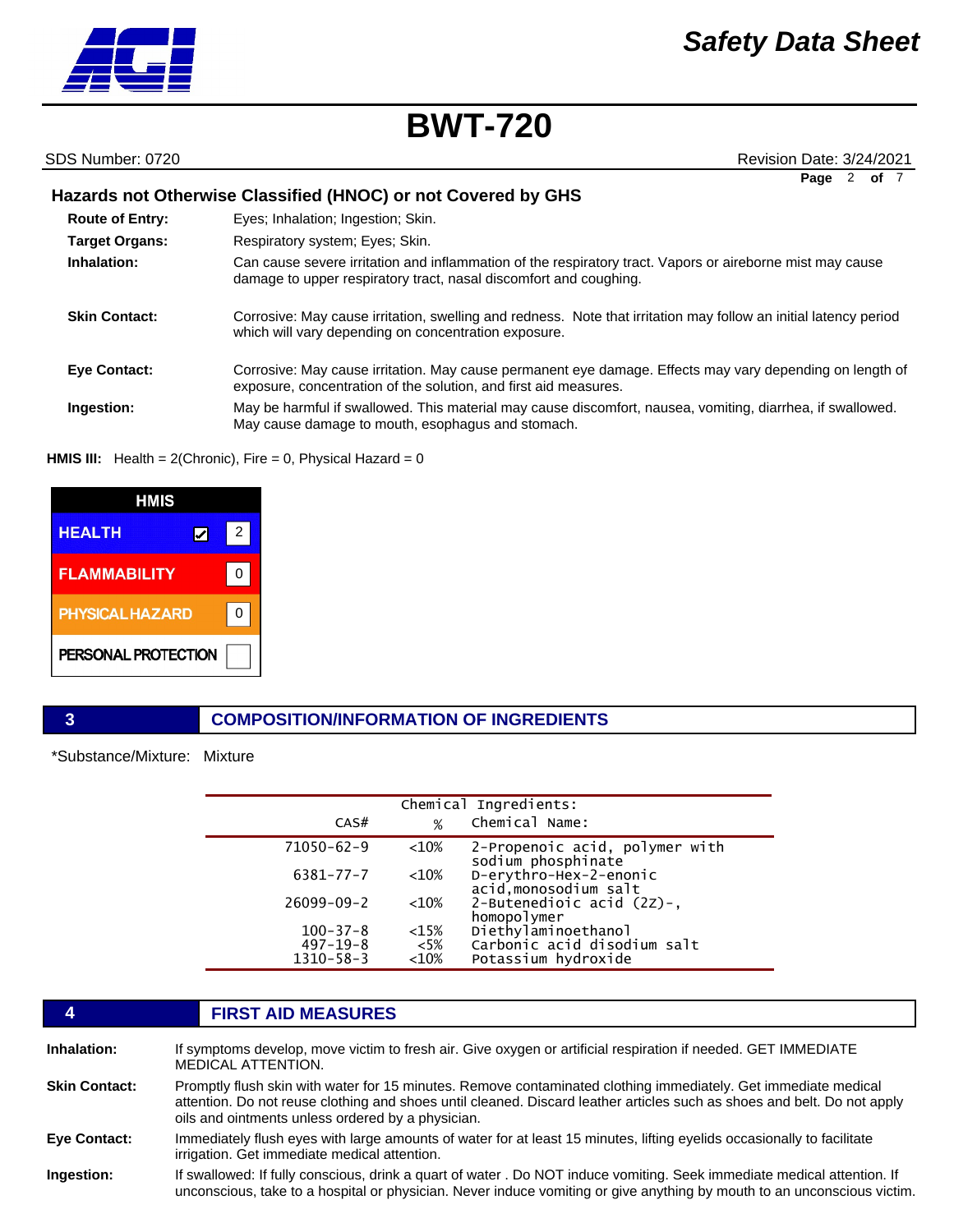

SDS Number: 0720 Revision Date: 3/24/2021 **Page** 3 of

For spontaneous vomiting, keep head below hips.

# **5 FIRE FIGHTING MEASURES**

| <b>Flammability:</b>       | No data available  |
|----------------------------|--------------------|
| <b>Flash Point:</b>        | No data available  |
| <b>Flash Point Method:</b> | No data available. |
| <b>Burning Rate:</b>       | No data available. |
| <b>Autoignition Temp:</b>  | No data available. |
| LEL:                       | No data available. |
| UEL:                       | No data available. |

Fire Fighting Methods

Evacuate area of unprotected personnel. Wear protective clothing including NIOSH Approved self- contained breathing apparatus. Remain upwind of fire to avoid hazardous vapors and decomposition products. Use water spray to cool fire exposed containers and disperse vapors.

### **Unusual Fire or Explosion Hazards:**

This material in contact with water or acids may generate sufficient heat to ignite nearby combustible materials. Contact with aluminum, tin, or zinc will result in the generation of heat and release of hydrogen gas. Run-off from fire control may cause pollution. Keep fire-exposed containers cool with water spray to prevent rupture due to excessive heat. High pressure water hose may spread product and produce irritating fumes and toxic gases (including carbon monoxide, carbon dioxide, and sodium oxides). Products of combustion are irritating to the respiratory tract and may cause breathing difficulty. Symptoms may be delayed several hours or longer depending upon extent of exposure.

### *Extinguishing Media*

**Suitable:** Water spray, alcohol- resistant foam, dry chemical, or carbon dioxide.

**Unsuitable fire extinguisher:** No data available.

### **6 ACCIDENTAL RELEASE MEASURES**

### **Personal Precautions**

Evacuate area. Use personal protective equipment. Avoid breathing vapors, mist or gas. Ensure adequate ventilation.

### **Environmental Precautions**

Prevent further leakage or spillage if safe to do so. Do not let products enter drains. Discharge into the environment must be avoided.

### **Spill**

Soak up with inert absorbent material and dispose of as hazardous waste. Neutralize remaining traces of material with any dilute inorganic acid. The spill area should be flushed with water and followed by liberal covering of sodium bicarbonate. Keep in suitable, closed containers for disposal.

|                              | <b>HANDLING AND STORAGE</b>                                                                                                                                                                                                       |
|------------------------------|-----------------------------------------------------------------------------------------------------------------------------------------------------------------------------------------------------------------------------------|
| <b>Handling Precautions:</b> | Avoid contact with eyes, skin, or clothing. Avoid breathing vapors or mist. Wash thoroughly after<br>handling. Do not puncture or drop containers.<br>Do not expose containers to open flame, excessive heat, or direct sunlight. |
| <b>Storage Requirements:</b> | Store in cool/dry area. Keep container tighly closed in a dry and well ventilated area. Do not freeze. Do<br>not store in unlabeled or mislabeled containers.                                                                     |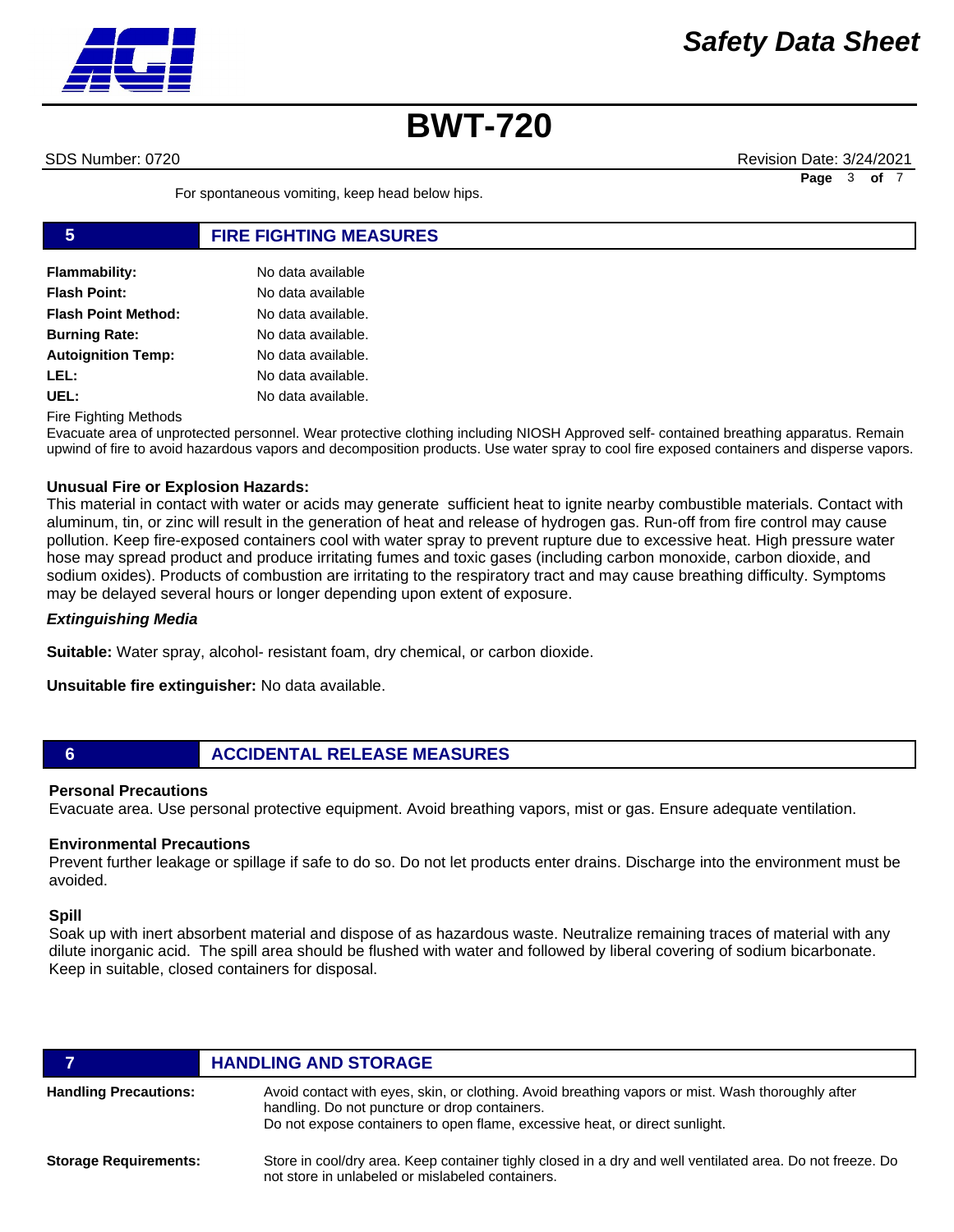# *Safety Data Sheet*

# **BWT-720**

SDS Number: 0720 Revision Date: 3/24/2021

**Page** 4 **of** 7

| 8                                        | <b>EXPOSURE CONTROLS/PERSONAL PROTECTION</b>                                                                                                                                                                                                                                                                                                                                                                                                                                             |                      |  |
|------------------------------------------|------------------------------------------------------------------------------------------------------------------------------------------------------------------------------------------------------------------------------------------------------------------------------------------------------------------------------------------------------------------------------------------------------------------------------------------------------------------------------------------|----------------------|--|
| <b>Engineering Controls:</b>             | Provide local exhaust ventilation. Maintain adequate ventilation. Do not use in confined spaces.                                                                                                                                                                                                                                                                                                                                                                                         |                      |  |
| <b>Personal Protective</b><br>Equipment: | <b>Hygiene Measures</b><br>Handle in accordance with good industrial hygiene and safety practice. Wash hands before breaks and<br>at the end of workday.<br>Respiratory<br>Where risk assessment shows air-purifying respirators are appropriate use a full-face respirator with<br>multi-purpose combination (US) or type ABEK (EN 14387) respirator cartridges as a backup to<br>engineering controls. If the respirator is the sole means of protection, use a full-face supplied air |                      |  |
|                                          | respirator.<br>Eyes and Face<br>Wear chemical safety goggles while handling this product. Wear additional eye protection such as a face<br>shield when the possibility exists for eye contact with splashing or spraying liquid or airborne material.<br><b>Skin</b><br>Prevent contact with this product. Wear gloves and protective clothing depending on conditions of use.<br>Protective gloves: gauntlet-type, neoprene, nitrile.                                                   |                      |  |
| <b>Component</b>                         | <b>OSHA PEL</b>                                                                                                                                                                                                                                                                                                                                                                                                                                                                          | <b>ACGIH TWA/TLV</b> |  |
| Sodium Hydroxide                         | $2 \text{ mg/m}$ 3                                                                                                                                                                                                                                                                                                                                                                                                                                                                       | $2 \text{ mg/m}$ 3   |  |
| Diethylaminoethanol                      | 10 ppm -skin                                                                                                                                                                                                                                                                                                                                                                                                                                                                             | 2 ppm - skin         |  |
| Sodium Carbonate                         | 5 mg/m $3$                                                                                                                                                                                                                                                                                                                                                                                                                                                                               | 10 $mg/m3$           |  |

# **9 PHYSICAL AND CHEMICAL PROPERTIES**

| Appearance:                   | Clear, light amber / brown |                              |                    |
|-------------------------------|----------------------------|------------------------------|--------------------|
| <b>Physical State:</b>        | Liquid                     | Odor:                        | Mild amine odor    |
| <b>Odor Threshold:</b>        | No data available.         | <b>Molecular Formula:</b>    | No data available. |
| <b>Particle Size:</b>         | No data available.         | Solubility:                  | Complete           |
| <b>Spec Grav./Density:</b>    | 1.115                      | <b>Softening Point:</b>      | No data available. |
| Viscosity:                    | No data available.         | <b>Percent Volatile:</b>     | No data available  |
| <b>Saturated Vapor</b>        | No data available.         | <b>Heat Value:</b>           | No data available. |
| <b>Concentration:</b>         |                            |                              |                    |
| <b>Boiling Point:</b>         | $293^\circ$ F              | <b>Freezing/Melting Pt.:</b> | $32^{\circ}F$      |
| <b>Flammability:</b>          | No data available.         | <b>Flash Point:</b>          | No data available. |
| <b>Partition Coefficient:</b> | No data available.         | Octanol:                     | No data available. |
| <b>Vapor Pressure:</b>        | No data available.         | <b>Vapor Density:</b>        | No data available  |
| pH:                           | >11                        | VOC:                         | None               |
| Evap. Rate:                   | No data available          | <b>Bulk Density:</b>         | No data available. |
| Molecular weight:             | No data available.         | <b>Auto-Ignition Temp:</b>   | No data available. |
| Decomp Temp:                  | No data available.         | UFL/LFL:                     | No data available. |

Lower Explosion Limits: No data available. Upper Explosion Limits: No data available.

### **Reactivity:** No data available. **Chemical Stability: Conditions to Avoid: Materials to Avoid:**

# **10 STABILITY AND REACTIVITY**

Product is stable under normal conditions. Product absorbs carbon dioxide from the air. Keep container closed when not in use. Strong acids. Aluminum. Zinc. Strong oxidizers.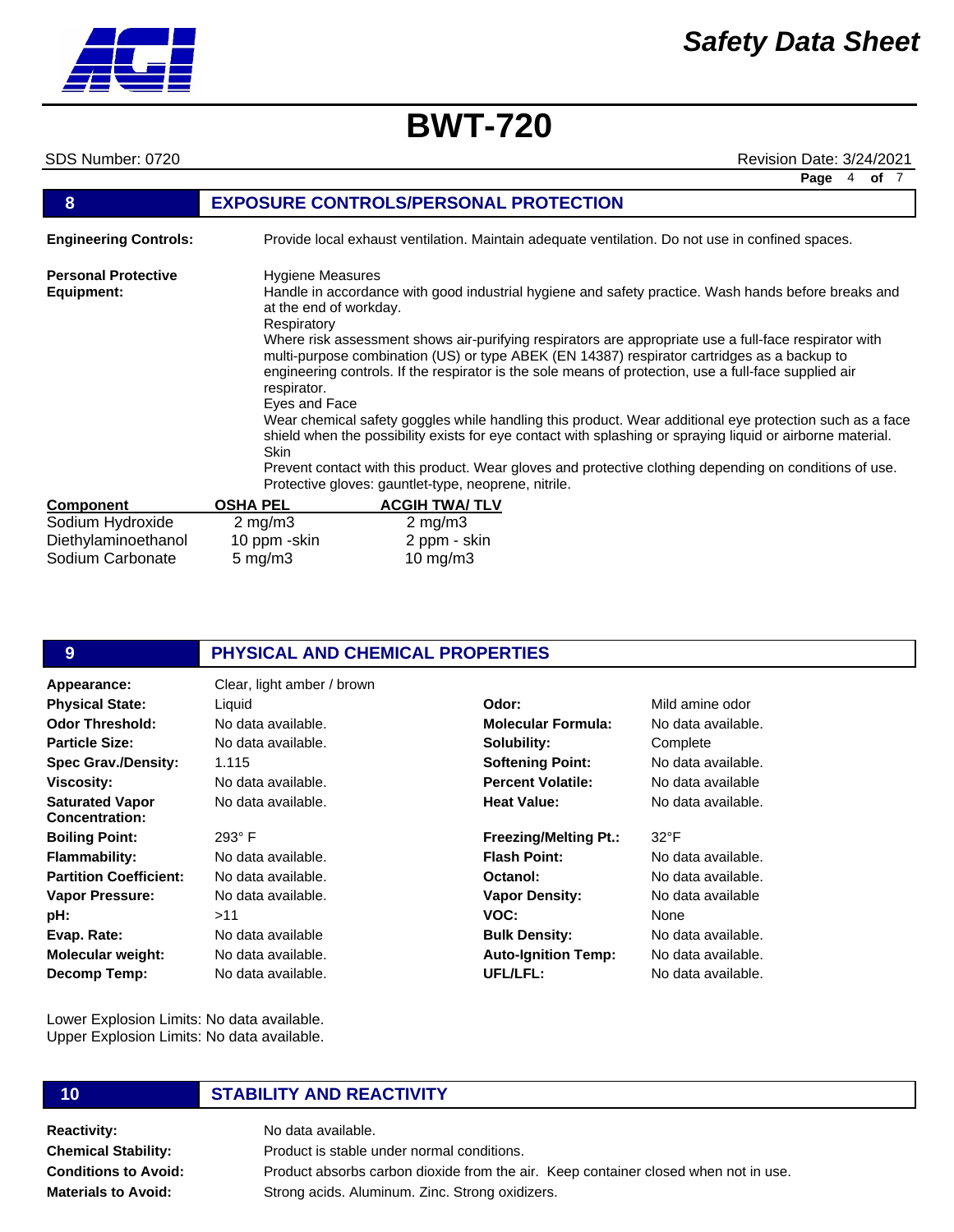SDS Number: 0720 Revision Date: 3/24/2021

**Hazardous Decomposition: Hazardous Polymerization:**

Thermal decomposition may release: carbon monoxide, carbon dioxide, and sodium compounds. Will not occur under normal conditions.

## **11 TOXICOLOGICAL INFORMATION**

### **Toxicity Data:**

**Eye Effects:** May cause eye irritation. Serious eye damage/eye irritation. Effects may vary depending on the length of exposure, solution, concentration, and first aid measures.

- » Potassium Hydroxide Eyes corrosive to eyes
- » Diethylaminoethanol Eyes conjunctive irritation
- \* Serious eye damage/eye irritation: Eyes Rabbit: severe eye irritation

**Skin Effects:** May cause skin irritation; burns

- » Potassium Hydroxide Dermal LD50 no data available
- » Diethylaminoethanol Dermal LD50 Rabbit: 1113 mg/kg
- » Sodium Carbonate Dermal LD50 no data available

**Inhalation Effects:** May cause moderate irritation. May irritate nose, throat, and respiratory tract.

- » Potassium Hydroxide Inhalation LC50 no data available
- » Diethylaminoethanol Inhalation LC50 Mouse: 5000 mg/m3
- » Sodium Carbonate Inhalation LC50 Rat: 5750 mg/L 2H

**Ingestion Effects:** May be harmful is swallowed; cause irritation. May cause burning sensation, pain.

- » Potassium Hydroxide Oral LD50 Rat: 1450 mg/kg
- » Diethylaminoethanol Oral LD50 Rat: 1300 mg/kg
- » Sodium Carbonate Oral LD50 Rat: 4090 mg/kg

| <b>Chronic Effects:</b>   | No data available. |
|---------------------------|--------------------|
| <b>Mutagenicity:</b>      | No data available. |
| Teratogenicity:           | No data available. |
| <b>Fertility Effects:</b> | No data available. |

**Carcinogenicity:** Mouse - oral: Tumorigenic: Neoplastic by RTECS criteria. Lungs, thorax, or Respiration: bronochiogenic carcinoma (DEAE). This product is or contains a component that is not classifiable as to its carcinogenicity based on its IARC, ACGIH, NTP, or EPA classification

**IARC:** No component of this product present at levels greater than or equal to 0.1% is identified as probable, possible or confirmed human carcinogen by IARC.

**ACGIH:** No component of this product present at levels greater than or equal to 0.1% is identified as a carcinogen or potential carcinogen by ACGIH.

**NTP:** No component of this product present at levels greater than or equal to 0.1% is identified as a known or anticipated carcinogen by NTP.

**OSHA:** No component of this product present at levels greater than or equal to 0.1% is identified as a carcinogen

**Acute Toxicity Estimate (ATE): Inhalation Vapor:** No data available. **Inhalation Dust/Mist:** No data available.

**12 ECOLOGICAL INFORMATION** 

**Biodegradability:** No data available.



**Page** 5 of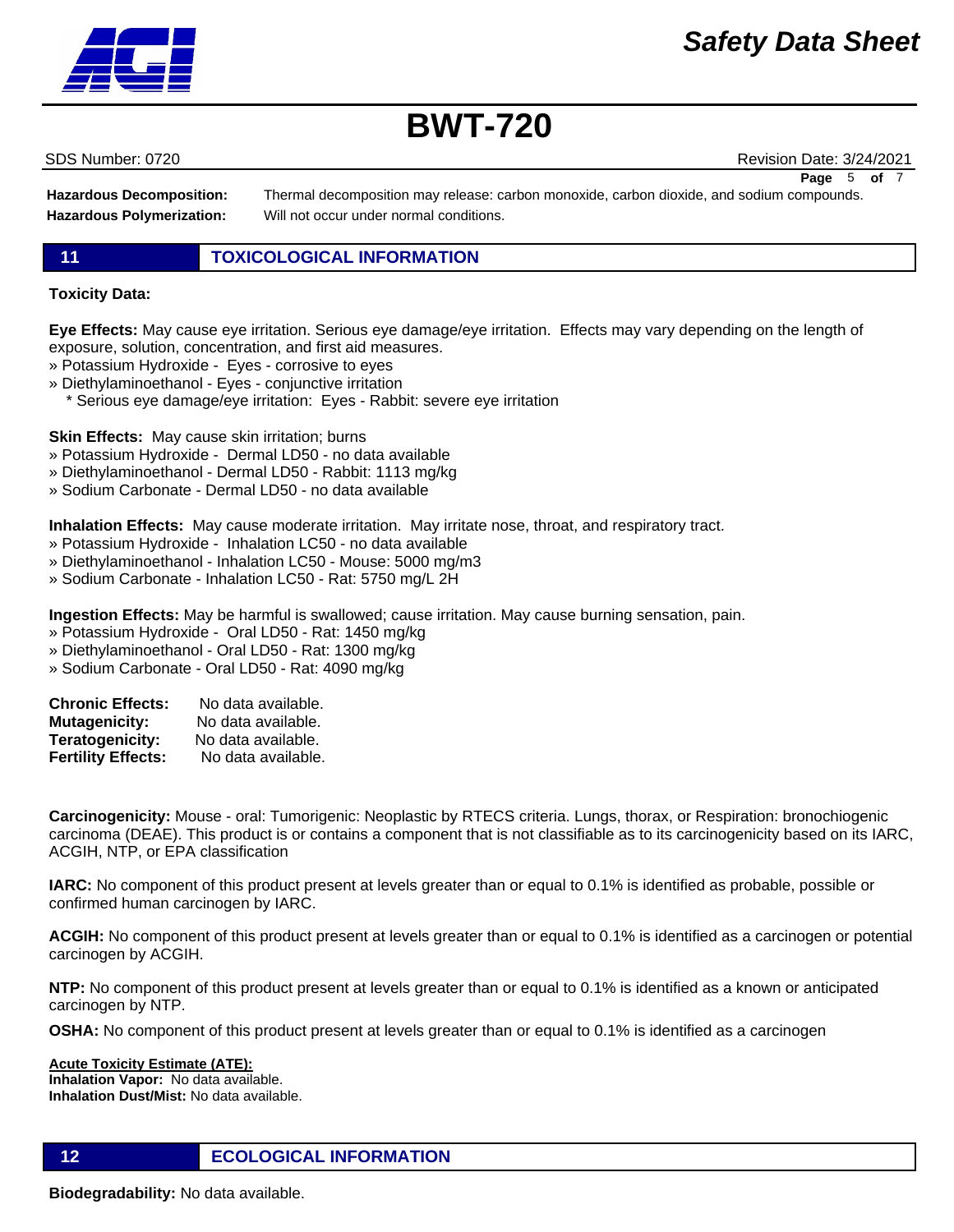SDS Number: 0720 Revision Date: 3/24/2021 **Page** 6 **of** 7

**Ecotoxicity: Toxicity to fish:** LC50- Freshwater fish - 80 mg/L- 96 H (Potassium Hydroxide) LC50- Leuciscus idus (Golen orfe) - 100-220mg/L- 96 hr (Diethylaminoethanol) LC50 - Lepomis macrochirus (Bluegill) - 300 mg/l - 96 h (Sodium Carbonate)

### **Toxicity to aquatic invertebrates:**

EC50- Daphnia magna (Water flea) - 83.6 mg/L- 48 hr (Diethylaminoethanol) EC50 - Daphnia magna (Water flea) - 265 mg/l - 48 h. (Sodium Carbonate)

**Toxicity to algae:** EC50 - Algae >30mg/L - 72 hr (Diethylaminoethanol)

**Mobility in Soil**: No data available **Bioaccumulative Potential**: No data available

Other Adverse Effects: An environmental hazard cannot be excluded in the event of unprofessional handling or disposal. Harmful to aquatic life.

## **13 DISPOSAL CONSIDERATIONS**

Dispose of in accordance with local, state, and federal regulations. Since emptied containers retain product residue, follow label warnings even after container is emptied. DO NOT pressurize, cut, weld, solder, drill, grind, or expose empty containers to heat, flame, sparks or other sources of ignition.

### **14 TRANSPORT INFORMATION**

UN3267, Corrosive liquid, basic, organic, n.o.s., 8, PGII, (Potassium Hydroxide, Diethylaminoethanol)



### **15 REGULATORY INFORMATION**

This product does not contain chemicals known to the State of California to cause cancer, birth defects, or other reproductive harm.

# **FEDERAL REGULATIONS**

TSCA Inventory Status: All components of this product are listed as "Active" on the Toxic Substances Control Act (TSCA) 8 (b) Inventory.

CERCLA / SARA Emergency Reporting: A spill or release of this material may trigger the emergency release reporting requirements under CERCLA (40 CFR Part 300) and/or SARA Title III (40 CFR Part 355). State or local reporting requirements may differ from federal requirements.